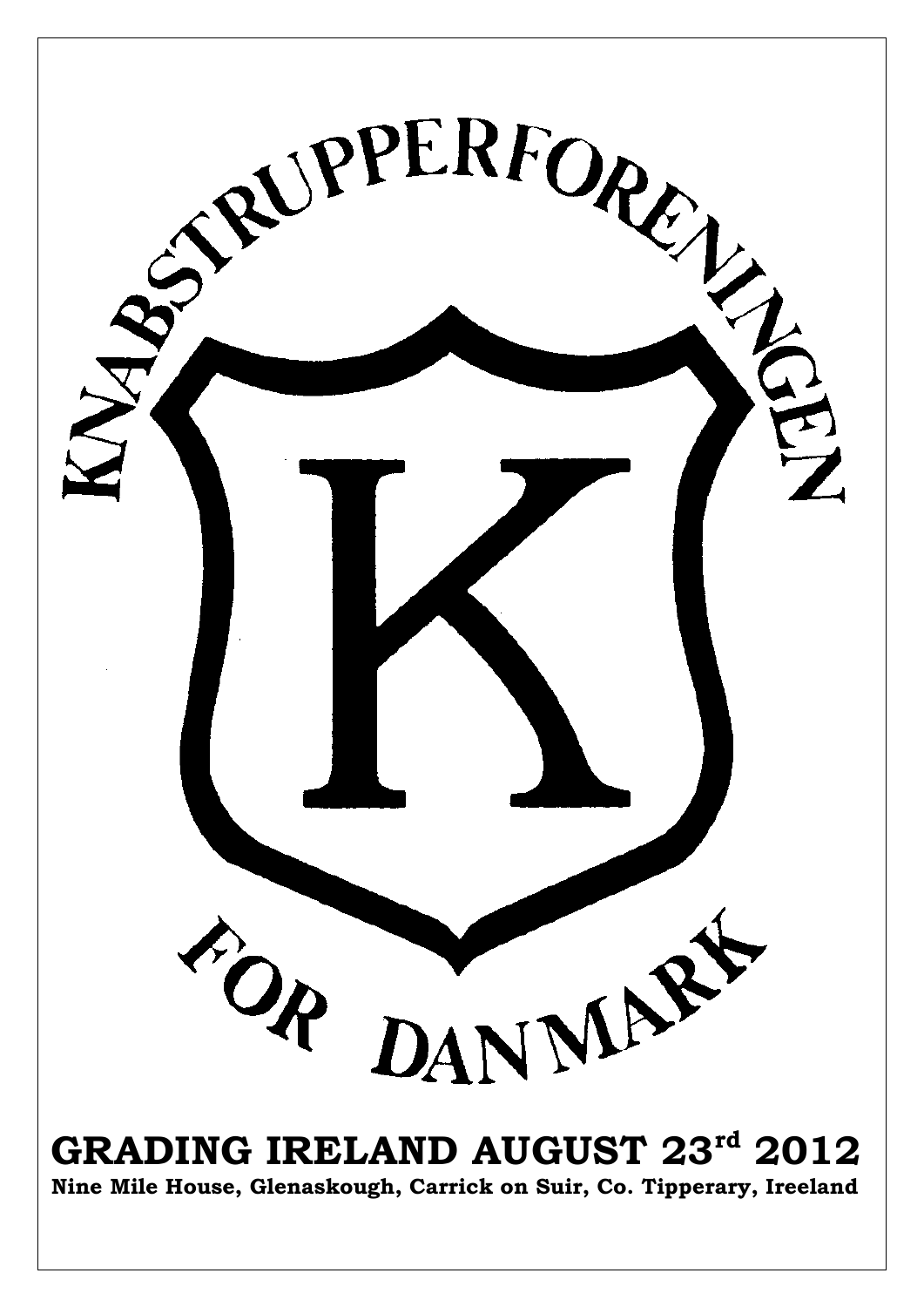#### **Filly for foalshow**

### **1 WOODEND KONTIKI**

**Ejer:** Marie Claire Van Hout Glenaskough, Nine Mile House Carrick on Suir, Co. Tipperary 11 Irland **Opdrætter:** Marie Claire Van Hout Glenaskough, Nine Mile House Carrick on Suir, Co. Tipperary 11 Irland

| <b>Født: 26052012</b>                | Reg.nr.: 208333KN1201821                    | <b>Køn:</b> Hoppe                                                | <b>Renavl:11/16</b> |
|--------------------------------------|---------------------------------------------|------------------------------------------------------------------|---------------------|
|                                      | CONETTI LYNGHØJ<br>KNNE 118 DK Knab.        | <b>ALEKSANDER</b><br>OLH 492 DK Oldb.                            |                     |
| MARSTER LYNGHØJ<br>KNN 191 DK Knab.  | KÅRET 9898 77 89 9                          | <b>SUS AF AAGAARD</b><br>RKNN 1514 DK Knab.<br>II KL A           |                     |
| KÅRET 8878 67 689 8 S                | <b>VITTA</b><br>RKNN 1875 DK Knab.          | <b>RAMIR</b><br>DH 334 DK DV<br>DH.                              |                     |
|                                      | 8P 9987 77 88 8                             | <b>VIXEN</b><br><b>KNN 1608 DK Knab.</b><br>I KL B               |                     |
|                                      | ECUADOR SKRØDSTRUP<br>KNN 158 DK Knab.      | PERIKLES CHRISTINELYST<br>KNN 133 DK Knab.<br>KÅRET 8888 78 88 8 |                     |
| SACKUM VETÖTIMÉ<br>KNN 2452 DK Knab. | KÅRET 7777 76 77 7                          | JEANETTE SKRØDSTRUP<br>KNN 1910 DK Knab.<br>8P 8777 87 67 8      |                     |
| 7P 7777 88 787 7 S                   | <b>SACKUM YILDIRIM</b><br>KNN 2246 DK Knab. | FAUST AF ELMELYGÅRD<br>KNN 139 DK Knab.<br>KÅRET 7777 66 88 7    |                     |
|                                      | KÅRET 8878 88 788 8                         | SACKUM CATALINA<br>9400360 DK Knab.                              |                     |

## **3 year old gelding for assesment**

### **2 GREENFIELD BO DIDDLY**

**Ejer:** Marie Claire Van Hout & Barry Kent Glenaskough, Nine Mile House Carrick on Suir, Co. Tipperary 11 Irland **Opdrætter:**

| Født: 08052009    | Reg.nr.: SSHR 82607300307387 | Køn: Vallak | Renavl: 0/8 |
|-------------------|------------------------------|-------------|-------------|
| Greenfield Ma'Min |                              |             |             |
|                   |                              |             |             |
|                   |                              |             |             |
| Sassy             |                              |             |             |
|                   |                              |             |             |
|                   |                              |             |             |
|                   |                              |             |             |